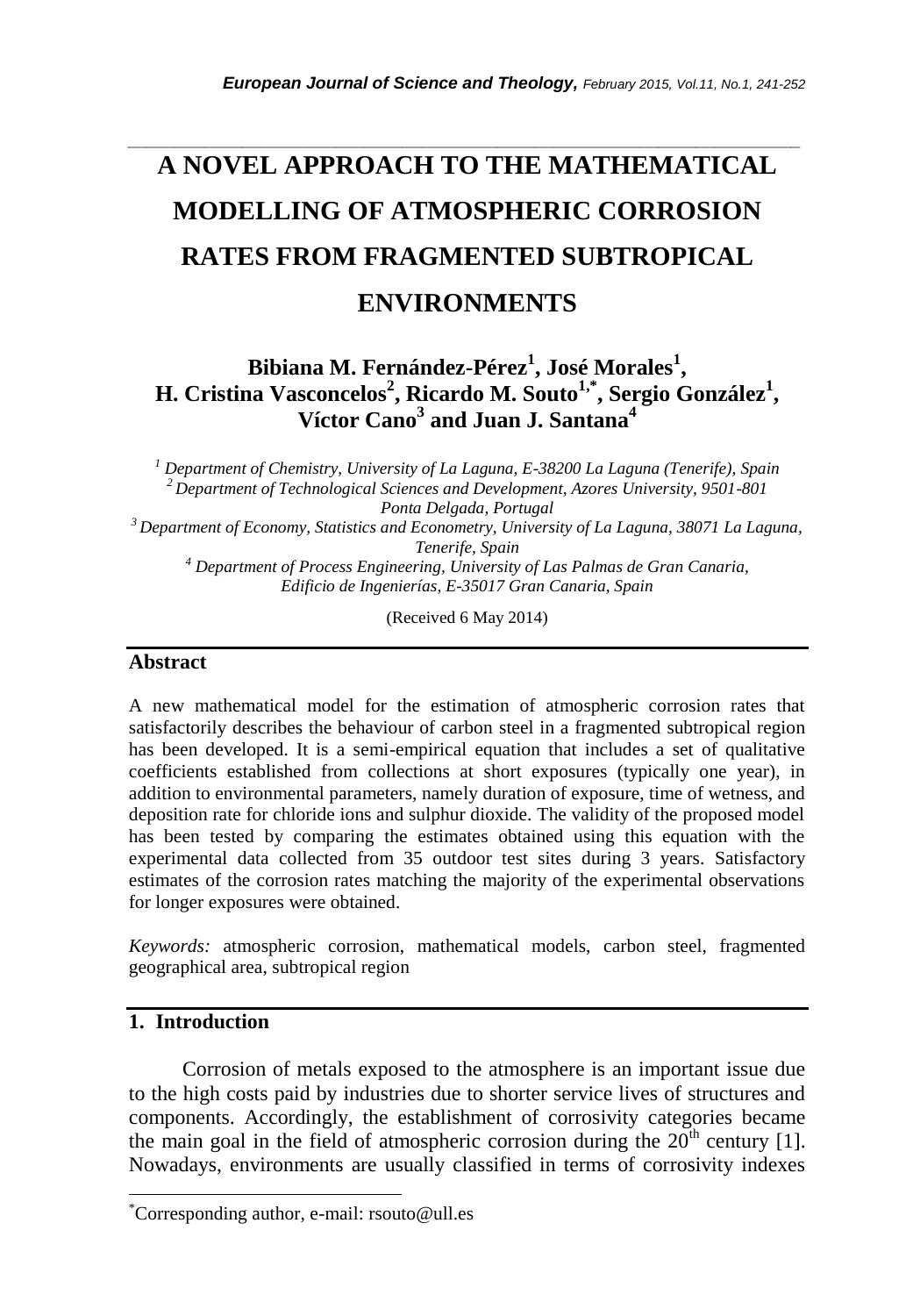according to the ISO 9223 standard [ISO 9223:1992(E), *Corrosion of metals and alloys – Corrosivity of atmospheres – Classification*, Geneva, 1992]. Alternate classification procedures have also been proposed, including the *PACER LIME algorithm* developed by the *Maintenance Management of Structural Aircraft Systems* [2]. Environments are classified according to four categories, namely very severe (AA), severe (A), moderate (B), and mild (C). The parameters employed in the evaluations procedure include the distance to the sea,  $SO<sub>2</sub>$  and ozone concentrations, time of wetness, and the total amount of particles suspended in the air. The maximum category AA is assigned to locations up to 4.5 km from the coastline, which is the most frequent situation encountered in fragmented archipelagic territories, as it is the case of the Canary Islands belonging to Spain.

Numerous research programmes have been undertaken for the characterization of atmospheric corrosivity distributions in a variety of geographical regions [3-10], in the aim to derive mathematical models for the prediction of the corrosion rates for different metals in extended geographical zones. Nevertheless, the high complexity and non-linearity of the physicochemical processes involved in atmospheric corrosion greatly difficult the prediction of corrosion rates [11]. Yet various models have been proposed until now, some of them covering large geographical regions as it was the case with the *ISO CORRAG* [12], and with *The International Cooperative Program on Effects, The Iberoamerican Atmospheric Corrosion Map Project MICAT (Mapa Iberoamericano de Corrosión Atmosférica)* [13]. Models proposed in the literature are regression procedures that use the partial least-squares method to fit sets of experimental data to mathematical equations, but their applicability is often restricted to rather small territories, and they usually fail when extrapolation to other localities, or to areas presenting significant non-linearities, was attempted. In fact, those models have failed to describe the atmospheres of subtropical regions [4, 14], where the ISO 9223 has limited applicability [6].

Our research group has worked on the elaboration of a Corrosion Map for the Canary Islands. The aggressiveness of the environments distributed in the province of Santa Cruz de Tenerife was evaluated from the effects experienced of various metallic materials, namely carbon steel, galvanized steel, copper, zinc and aluminium, in outdoor exposures. Regarding carbon steel, corrosivity categories were then assigned on the basis of weight loss measurements for samples retrieved from 35 test sites after 1 year exposure [15]. It was found that 64.7% of the locations corresponded to the category C2, 26.5% to C3, and the remaining 8.8% to C5. Corrosivity categories C1 and C4 were not assigned to any location.

In this work we report on various modelling procedures designed to predict the corrosion rates experienced by carbon steel in a fragmented subtropical territory. The availability of corrosion rates for this material, and the corresponding environmental parameters, during a period of 3 years allowed the validity of those models to be tested. Different combinations of the environmental parameters were taken in consideration. Additionally, an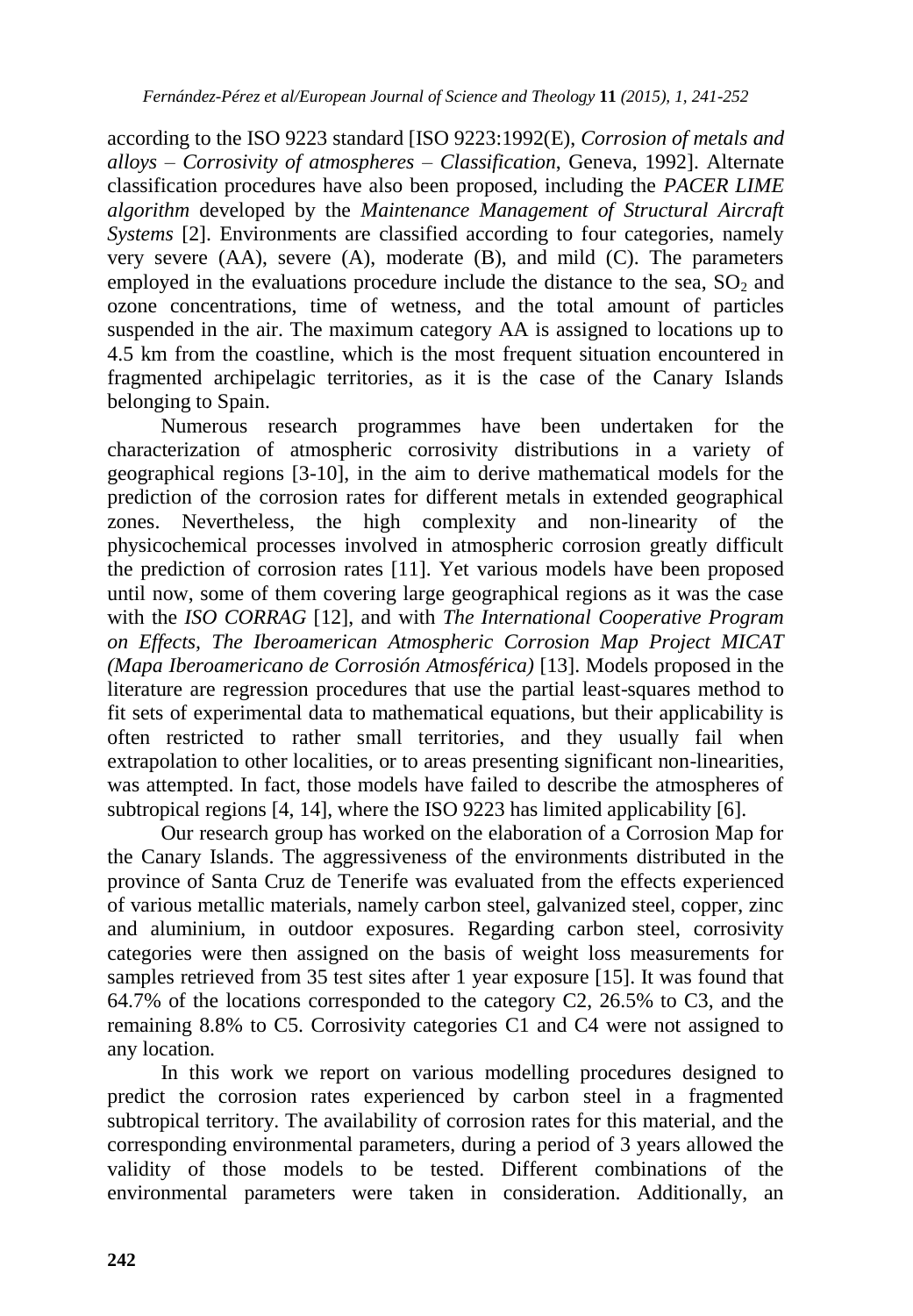evaluation was made of the impact produced by the inclusion of a set of qualitative coefficients that would distinguish the test sites exhibiting different corrosivity degrees at early exposures. The mathematical models allowed evaluation of the specific impact of the different environmental parameters, namely time of wetness, duration of exposure, and deposition rates of pollutants (e.g., chloride ions and sulphur dioxide). The models were discussed in terms of their corresponding fit quality.

## **2. Experimental**

Carbon steel plates of dimensions  $100x40x20$  mm<sup>3</sup> were used. The composition of the carbon steel is given in Table 1. Prior to exposure, carbon steel plates were cleaned according to the ASTM G1-90 norm [16], and subsequently weighed using a Sartorius BP210S balance. Samples were collected after 3, 6, 9, 12, 18, 24, and 36 month exposures. Corrosion products were removed by chemical operation as described by the ISO/DIS 8403.3 [ISO/DIS 8403.3, *Metals and alloys. Procedures for removal of corrosion products from corrosion test specimens*, Geneva, 1985]. After the samples were cleaned and dried, they were weighed again. Corrosion rates were determined from weight loss measurements.

| Sample       | Elements (%) |        |       |       |       |       |  |  |  |
|--------------|--------------|--------|-------|-------|-------|-------|--|--|--|
| Carbon steel | ື            | Fe     |       | Mn    |       |       |  |  |  |
|              | 0.080        | 99.467 | 0.060 | 0.370 | 0.009 | 0.014 |  |  |  |

Table 1. Chemical composition of the carbon steel

A detailed description of both the location of the test sites and the characteristics of the pollutant collectors and the meteorological sensors can be found in a previous work [6]. In brief, the Canary Islands constitute an archipelago located in the Atlantic Ocean, between latitudes 27º38' and 29º25' North and longitudes 13º30' and 18º19' West, making up a total surface of 7,499  $km<sup>2</sup>$  (see Figure 1). The 35 test sites were distributed in the four western islands that constitute the province of Santa Cruz de Tenerife. The climate is characterised by the combined action of the cold oceanic Canary Stream and the Trade Winds blowing in Northeast direction. The rough relieve of the islands induces the stagnation of clouds which are swept by the Trade Winds originating a very humid environment. The measurement of  $SO<sub>2</sub>$  pollution was performed using ISO/TC 156 N 250 norm (i.e., Husy method) [ISO/TC 156 N 250, *Corrosion of metal and alloys. Aggresivity of atmospheres. Methods of measurement of pollution data*, Geneva, 1986], whereas ISO/DP 9225 norm [ISO/DP 9225, *Corrosion of metals and alloys. Corrosivity of atmospheres. Methods of measurement of pollution*, Geneva, 1992] was employed for chlorides. Time of wetness (*TOW*) was established from relative humidity (*RH*) and temperature data. They were evaluated as those lengths of time characterized by  $RH \ge 80\%$  and temperatures  $\ge 0\degree$ C. Finally, data on the speed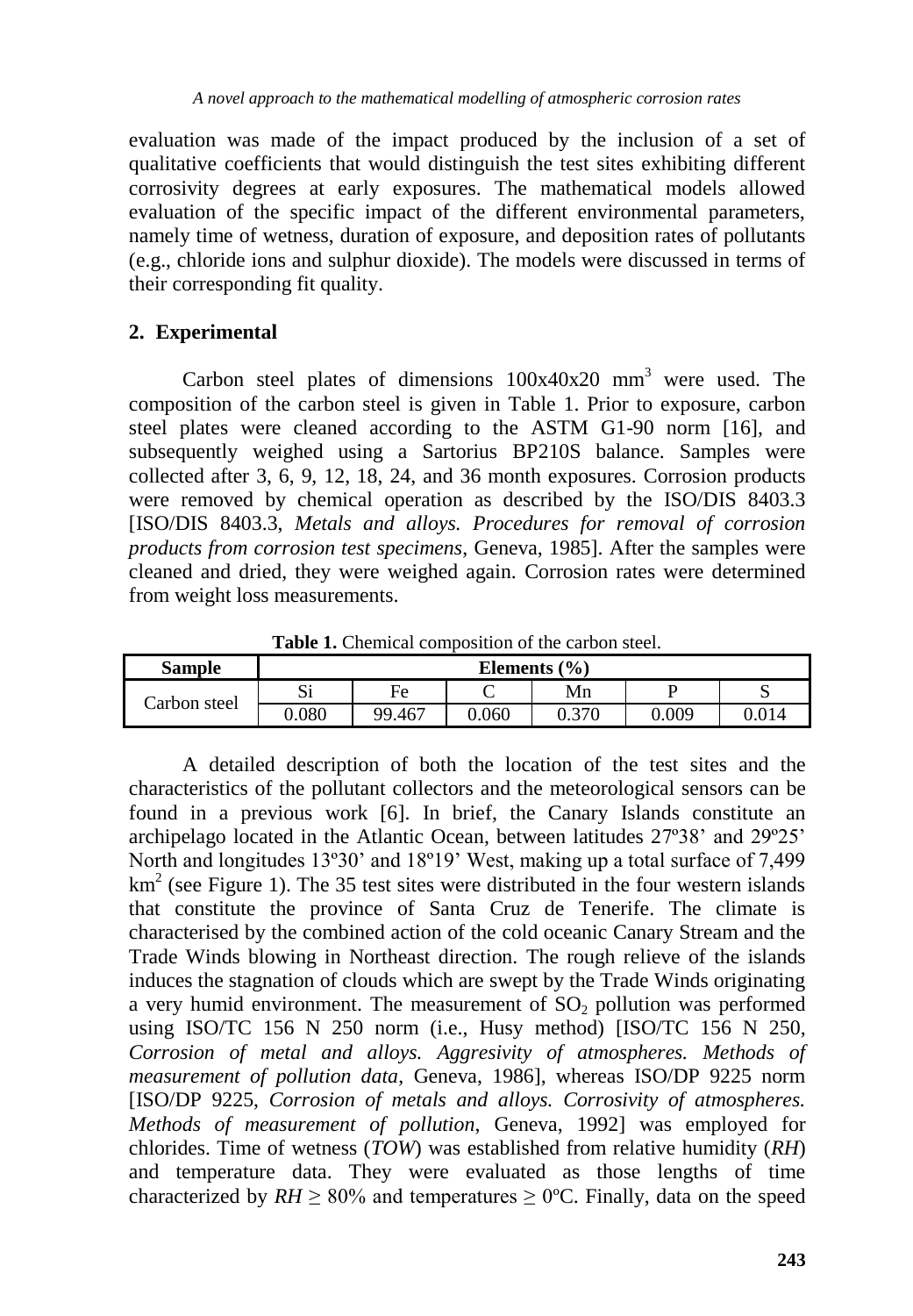and direction of wind were kindly supplied by the National Meteorological Institute of Spain (AEMET).



**Figure 1.** Geographical location of the Canary Islands (Spain).

## **3. Mathematical modelling**

The models evaluated in this work can be classified in two classes at first. One class is characterized by containing the duration of exposure (*TEXP*, in years) as only experimental parameter for the prediction of the corrosion rates  $(CR, \mu m \text{ year}^{-1})$ , while containing some qualitative coefficients introduced for fitting purpose. The following four mathematical equations resulted:

$$
\ln(CR) = k_0 + k_1 TEXP \tag{1}
$$

$$
\ln(CR) = k_0 + k_1 TEXP
$$
  
\n
$$
\ln(CR) = k_0 + k_1 TEXP + \delta_2 D2 + \delta_3 D3 + \delta_4 D4
$$
\n(1)

$$
\ln(CR) = k_0 + k_1 \ln(TEXP)
$$
\n(3)  
\n
$$
\ln(CR) = k_0 + k_1 \ln(TEXP) + \delta_2 D2 + \delta_3 D3 + \delta_4 D4
$$
\n(4)

$$
\ln(CR) = k_0 + k_1 \ln(TEXP) + \delta_2 D2 + \delta_3 D3 + \delta_4 D4
$$
 (4)

The second class corresponds to equations containing the environmental parameters and the interactions between them, in addition to the use of qualitative coefficients analogously to the previous case. Those environmental parameters are namely, time of wetness (*TOW*, year), chloride ion concentration  $(CL, g·m<sup>-2</sup>·year<sup>-1</sup>)$ , and concentration of SO<sub>2</sub> (*SO*2, g·m<sup>-2</sup>·year<sup>-1</sup>). The ameters are namely, time of wetness (*TOW*, year), chloride ion conc<br> *c*, g·m<sup>-2</sup>·year<sup>-1</sup>), and concentration of SO<sub>2</sub> (*SO*2, g·m<sup>-2</sup>·year<br>
responding equations are given by:<br>  $\ln(CR) = k_0 + k_1(SO2) + k_2(CL) + k_3 \ln(TOW) + k_4(SO2)($ 

$$
\text{corresponding equations are given by:} \quad \ln(CR) = k_0 + k_1(SO2) + k_2(CL) + k_3 \ln(TOW) + k_4(SO2)(CL) + k_5 \ln(TEXP) + k_6(SO2) \ln(TEXP) + k_7(CL) \ln(TEXP) + k_8(SO2)(CL) \ln(TEXP) + k_9(TOW) \ln(TEXP)
$$

$$
k_6(SO2)\ln(TEXP) + k_7(CL)\ln(TEXP) + k_8(SO2)(CL)\ln(TEXP) + k_9(TOW)\ln(TEXP)
$$
  
\n
$$
\ln(CR) = k_0 + k_1(SO2) + k_2(CL) + k_3\ln(TOW) + k_4(SO2)(CL) + k_5\ln(TEXP) + k_6(SO2)\ln(TEXP) + k_7(CL)\ln(TEXP) + k_8(SO2)(CL)\ln(TEXP) + k_9(TOW)\ln(TEXP)
$$
 (6)  
\n
$$
+ \delta_2 D2 + \delta_3 D3 + \delta_4 D4
$$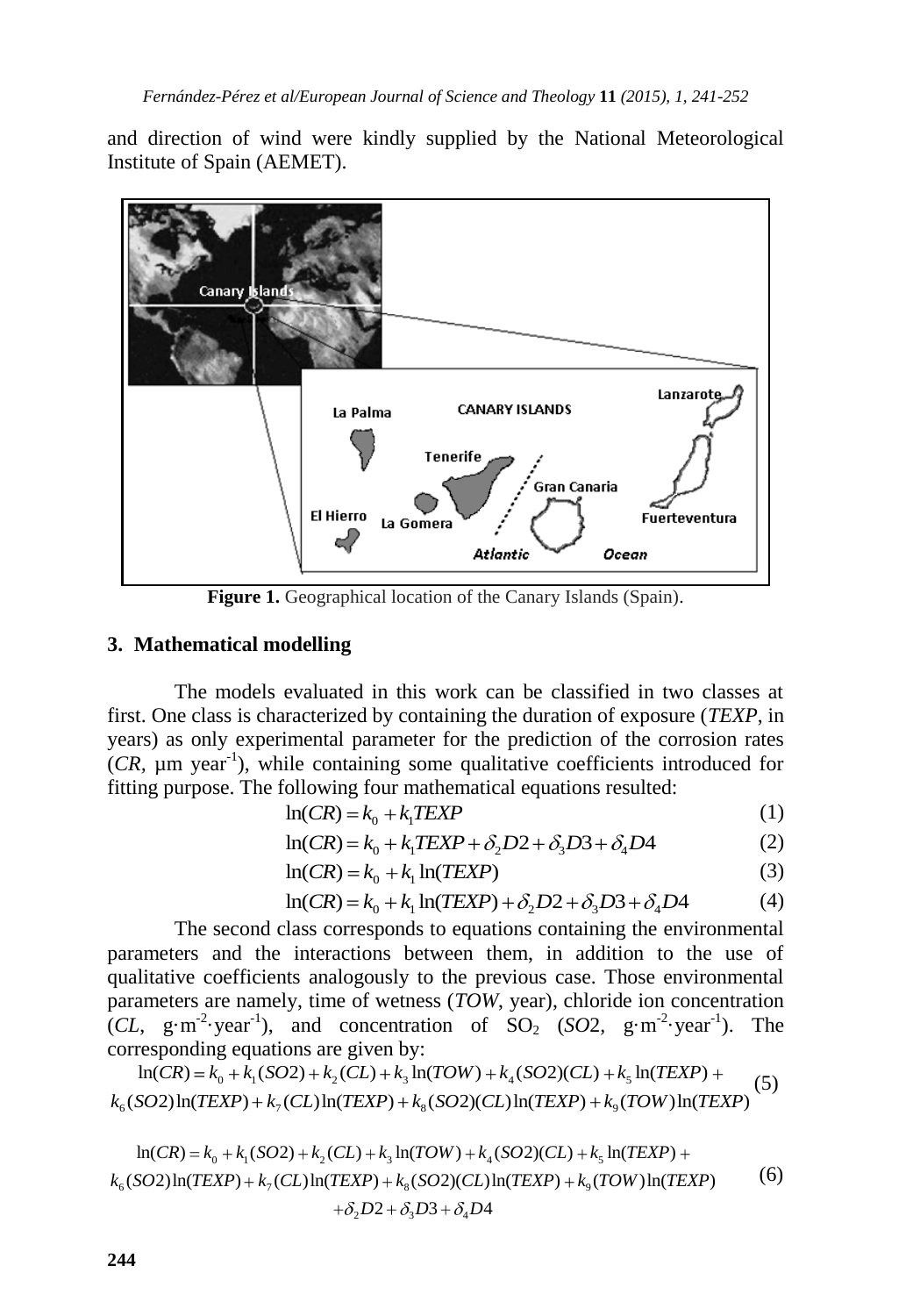$$
\ln(CR) = k_0 + k_1 \ln(SO2) + k_2 \ln(CL) + k_3 CL + k_4 \ln(TOW) + k_5 (SO2) \ln(TEXP)
$$
 (7)

$$
\ln(CR) = k_0 + k_1 \ln(SO2) + k_2 \ln(CL) + k_3 CL + k_4 \ln(TOW) + k_5 (SO2) \ln(TEXP)
$$
 (7)  
\n
$$
\ln(CR) = k_0 + k_1 \ln(SO2) + k_2 \ln(CL) + k_3 CL + k_4 \ln(TOW) + k_5 (SO2) \ln(TEXP)
$$
  
\n
$$
+ \delta_2 D2 + \delta_3 D3 + \delta_4 D4
$$
\nIn order to see this, we may proved according to this

In order to assist fitting, test sites were grouped according to their corrosivity categories. Thus, grouping *G1* includes the sites with corrosivity category C2; grouping *G*2 those of category C3; and grouping *G*3 those of category C5. No test sites were found to correspond to corrosivity categories C1 and C4. Table 2 lists the test sites together with their corrosivity categories and the assigned groupings, as well as the corrosion rates determined after 12, 18, 24 and 32 month exposures.

Values were assigned to the qualitative coefficients to describe the four groupings. They were defined as follows: *D*1 = 1, for an observation corresponding to a test site belonging to the first grouping (*G*1), otherwise  $D1 = 0$ ;  $D2 = 1$  for one corresponding to grouping *G*2, otherwise  $D2 = 0$ ;  $D3 = 1$ in the case of grouping  $G3$ , and  $D3 = 0$  for the others; and,  $D4 = 1$  in the case of *G*4, while  $D4 = 0$  in any other situation.

#### **4. Results and discussion**

The orography of the islands comprised in the province Santa Cruz de Tenerife favours the development of a wide variety of microclimates in a small geographical area. These microclimates influence the corrosion of carbon steel in different degrees.

*A novel approach to the numbenatical moddling of ameagheric corrosion case*<br>  $\ln(G/N) = k_0 + k_1 \ln(S/2) + k_2 \ln(C/1) + k_c(T + k_4) \ln(TOW) + k_c(S/2) \ln(T/2XP)$  (2)<br>  $\ln(G/N) = k_0 + k_1 \ln(S/2) + k_1 \ln(CL) + k_c(L + k_4) \ln(TOW) + k_c(S/2) \ln(T/2XP)$  (8)<br>  $\ln G$  order Among the islands, Tenerife is unique by displaying 6 differentiated microclimates along a very abrupt orography, including the highest mountain in Spain and in any island in the Atlantic Ocean (Mount Teide is 3,718 meters above sea level). This is the reason for the distribution of environments along its territory. The most aggressive environments are found at the South of the island, characterized by predominant Eastern winds with maximum speeds up to  $30 \text{ km} \cdot \text{h}^{-1}$  (see Figure 2). The mildest environments can be found at the North and the East of the island, the latter being an urban zone. On the basis of these findings, the development of a single mathematical model able to describe such wide variety of environments was a rather complicated task.

Based on the acceptance of the model proposed by Legault and Pearson [15], two equations correlating the corrosion rate with the exposure time were first tested. They contained either a semi-logarithmic (Equation (1)) or a doublelogarithmic (Equation (3)) functions. Correlation ratios were very low in both cases (0.2433 for Equation (1), and 0.2422 for Equation (3)). Additionally, it can be noticed that the generated parameter  $k_l$  became negative and smaller than 0.5, as shown in Table 3.

In principle, these results are consistent with the big diversity of environments distributed among the test sites under consideration. The data come from a total of 236 collections performed along three years, which show a wide variation in the corrosion rates (cf. Table 2). Although the parameter  $k_l$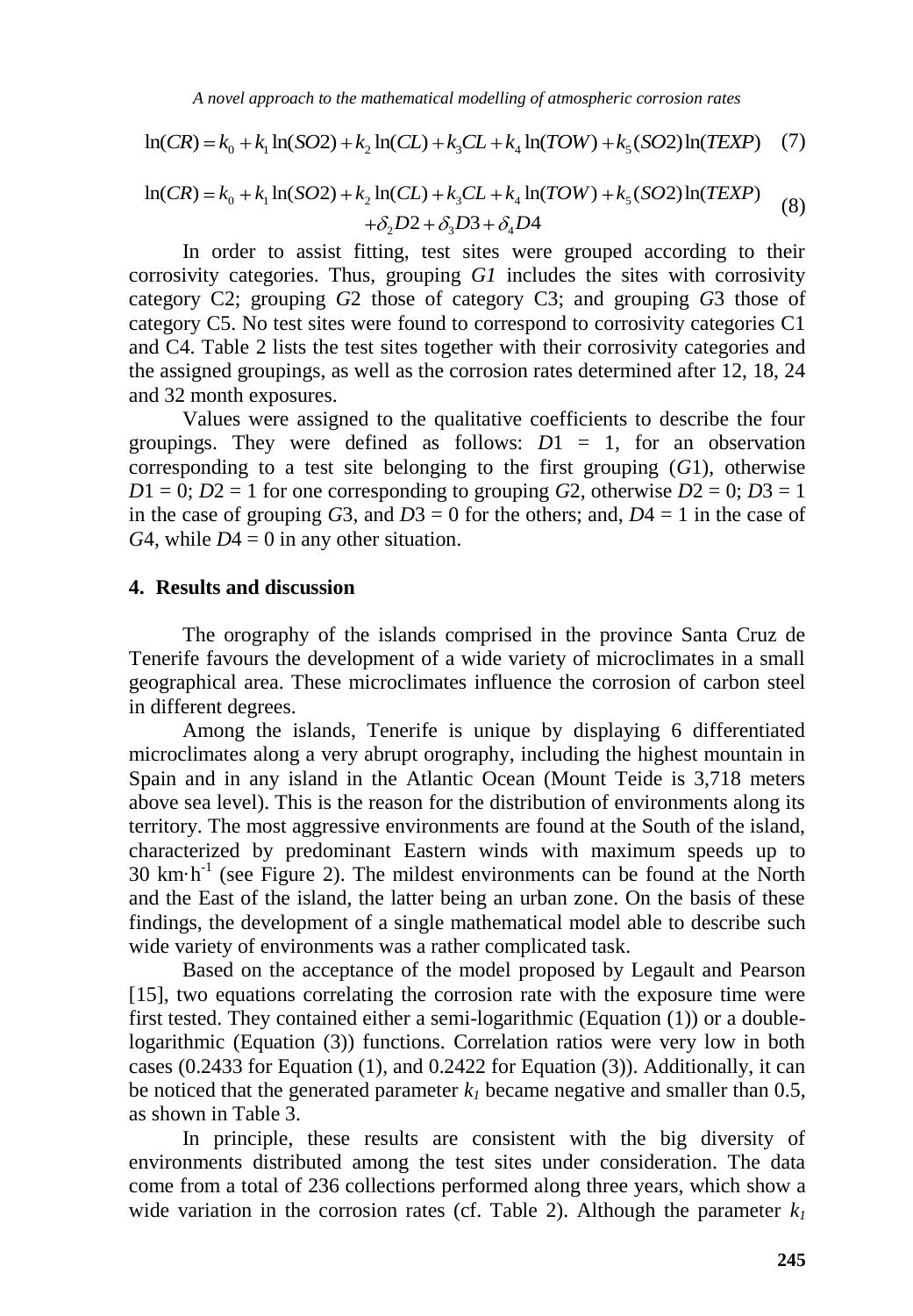(equivalent to exponent *n* in the double-logarithmic law) attained a small value, that would rather correspond to conditions of moderate atmospheric aggressiveness, this can be further developed by introducing the influence of the environmental parameters into the Model.

|                 | <b>Location</b>          |                | $\boldsymbol{D}$ | Corrosion rate ( $\mu$ m year <sup>-1</sup> ) |        |        |       | Corrosion<br>category |
|-----------------|--------------------------|----------------|------------------|-----------------------------------------------|--------|--------|-------|-----------------------|
| <b>Site</b>     |                          |                |                  | <b>Duration of exposure (month)</b>           |        |        |       |                       |
|                 |                          |                |                  | 12                                            | 18     | 24     | 36    |                       |
| 1               | Meteorológico            | 1              | 1                | 14.12                                         | 9.58   | 9.58   | 7.04  | C2                    |
| $\overline{2}$  | Policía S/C Tenerife     | 1              | 1                | 17.45                                         | 11.32  | 11.32  | 8.64  | C <sub>2</sub>        |
| 3               | Oceanográfico            | 1              | 1                | 16.73                                         | 12.96  | 12.96  | 11.75 | C2                    |
| $\overline{4}$  | Ofra                     | $\mathbf{1}$   | 1                | 26.83                                         | 14.96  | 14.96  | 12.96 | C <sub>2</sub>        |
| 5               | Facultad de Química      | $\mathbf{1}$   | 1                | 32.05                                         | 29.69  | 29.69  | 20.72 | C2                    |
| 6               | Pajalillos               | $\mathbf{1}$   | $\mathbf{1}$     | 16.49                                         | 12.01  | 12.01  | 9.34  | C <sub>2</sub>        |
| $\overline{7}$  | Isamar                   | $\mathbf{1}$   | $\mathbf{1}$     | 20.11                                         | 14.45  | 14.45  | 11.36 | $\overline{C2}$       |
| $\overline{8}$  | Garimba                  | $\overline{2}$ | $\overline{2}$   | 45.64                                         | 43.09  | 43.09  | 24.88 | $\overline{C3}$       |
| $\overline{9}$  | Ayto. Puerto Cruz        | $\overline{1}$ | $\mathbf{1}$     | 16.75                                         | 11.13  | 11.13  | 9.05  | $\overline{C2}$       |
| 10              | Botánico                 | $\mathbf{1}$   | $\mathbf{1}$     | 16.35                                         | 11.51  | 11.51  | 9.14  | $\overline{C2}$       |
| 11              | Montañeta                | $\mathbf{1}$   | $\mathbf{1}$     | 16.33                                         | 11.35  | 11.35  | 7.64  | $\overline{C2}$       |
| 12              | Buenavista               | $\mathbf{1}$   | $\mathbf{1}$     | 19.70                                         | 13.44  | 13.44  | 11.56 | $\overline{C2}$       |
| 13              | El Palmar                | $\mathbf{1}$   | $\mathbf{1}$     | 21.91                                         | 12.25  | 12.25  | 12.30 | $\overline{C2}$       |
| 14              | Las Raíces               | $\mathbf{1}$   | $\mathbf{1}$     | 20.78                                         | 15.00  | 15.00  | 11.98 | $\overline{C2}$       |
| 15              | Izaña                    | $\mathbf{1}$   | $\mathbf{1}$     | 5.44                                          | 2.43   | 2.43   | 2.34  | $\overline{C2}$       |
| 16              | <b>Unelco Caletillas</b> | $\overline{2}$ | $\overline{2}$   | 35.36                                         | 22.39  | 22.39  | 10.36 | C <sub>3</sub>        |
| 17              | La Planta                | 1              | $\mathbf{1}$     | 21.70                                         | 14.82  | 14.82  | 13.09 | C <sub>2</sub>        |
| 18              | La Oficina               | 1              | $\mathbf 1$      | 25.12                                         | 17.05  | 17.05  | 16.67 | C <sub>2</sub>        |
| 19              | El Bueno                 | $\mathbf{1}$   | $\mathbf{1}$     | 27.54                                         | 16.00  | 16.00  | 11.67 | $\overline{C2}$       |
| 20              | Unelco Granadilla        | 3              | 3                | 103.13                                        | 51.43  | 51.43  | 58.43 | C <sub>5</sub>        |
| 21              | Los Cristianos           | 1              | $\mathbf{1}$     | 18.69                                         | 13.56  | 13.56  | 4.37  | $\overline{C2}$       |
| 22              | Vilaflor                 | 1              | $\mathbf 1$      |                                               |        |        |       | $\overline{C2}$       |
| 23              | Cueva del Polvo          | 1              | 1                | 17.36                                         | 13.68  | 13.68  | 11.80 | C <sub>2</sub>        |
| 24              | Guía de Isora            | $\mathbf{1}$   | $\mathbf{1}$     | 17.15                                         | 17.56  | 17.56  | 11.71 | $\overline{C2}$       |
| 25              | San Sebastián            | $\mathbf{1}$   | $\mathbf{1}$     | 26.93                                         | 19.81  | 19.81  | 17.04 | C <sub>2</sub>        |
| 26              | Valle Gran Rey           | $\overline{2}$ | $\overline{2}$   | 33.70                                         | 22.95  | 22.95  | 20.67 | C <sub>3</sub>        |
| 27              | El Cedro                 | $\mathbf{1}$   | $\mathbf{1}$     | 21.52                                         | 16.10  | 16.10  | 13.49 | $\overline{C2}$       |
| 28              | Valverde                 | $\overline{3}$ | 3                | 239.23                                        | 141.87 | 141.87 | ÷,    | C <sub>5</sub>        |
| 29              | Aeropuerto de El Hierro  | $\overline{3}$ | $\overline{3}$   | 250.18                                        | 225.59 | 225.59 |       | $\overline{C5}$       |
| 30              | Aeropuerto de La Palma   | $\overline{2}$ | $\overline{2}$   | 49.43                                         | 24.44  | 24.44  | 15.40 | $\overline{C}3$       |
| 31              | El Paso                  | $\mathbf{1}$   | $\mathbf{1}$     | 27.46                                         | 12.48  | 12.48  | 9.32  | $\overline{C2}$       |
| 32              | Puerto Naos              | $\mathbf{1}$   | $\mathbf{1}$     | 19.60                                         | 14.27  | 14.27  | 11.39 | $\overline{C2}$       |
| 33              | Los Llanos               | $\mathbf{1}$   | $\mathbf{1}$     | 14.33                                         | 8.89   | 8.89   | 7.33  | C <sub>2</sub>        |
| 34              | Fuencaliente             | $\mathbf{1}$   | $\mathbf{1}$     | 26.18                                         | 16.95  | 16.95  | 12.59 | $\overline{C2}$       |
| $\overline{35}$ | San Andrés y Sauces      | $\overline{1}$ | $\overline{1}$   | 21.20                                         | 13.00  | 13.00  | 9.07  | $\overline{C2}$       |

**Table 2.** Corrosivity categories established from weight loss measurements, assigned grouping, and values of the qualitative variables for each corrosion site.

Legend:  $G =$  Grouping according the corrosion category;  $D =$  value of the qualitative variable; Corrosion category: according to ISO 9223 norm.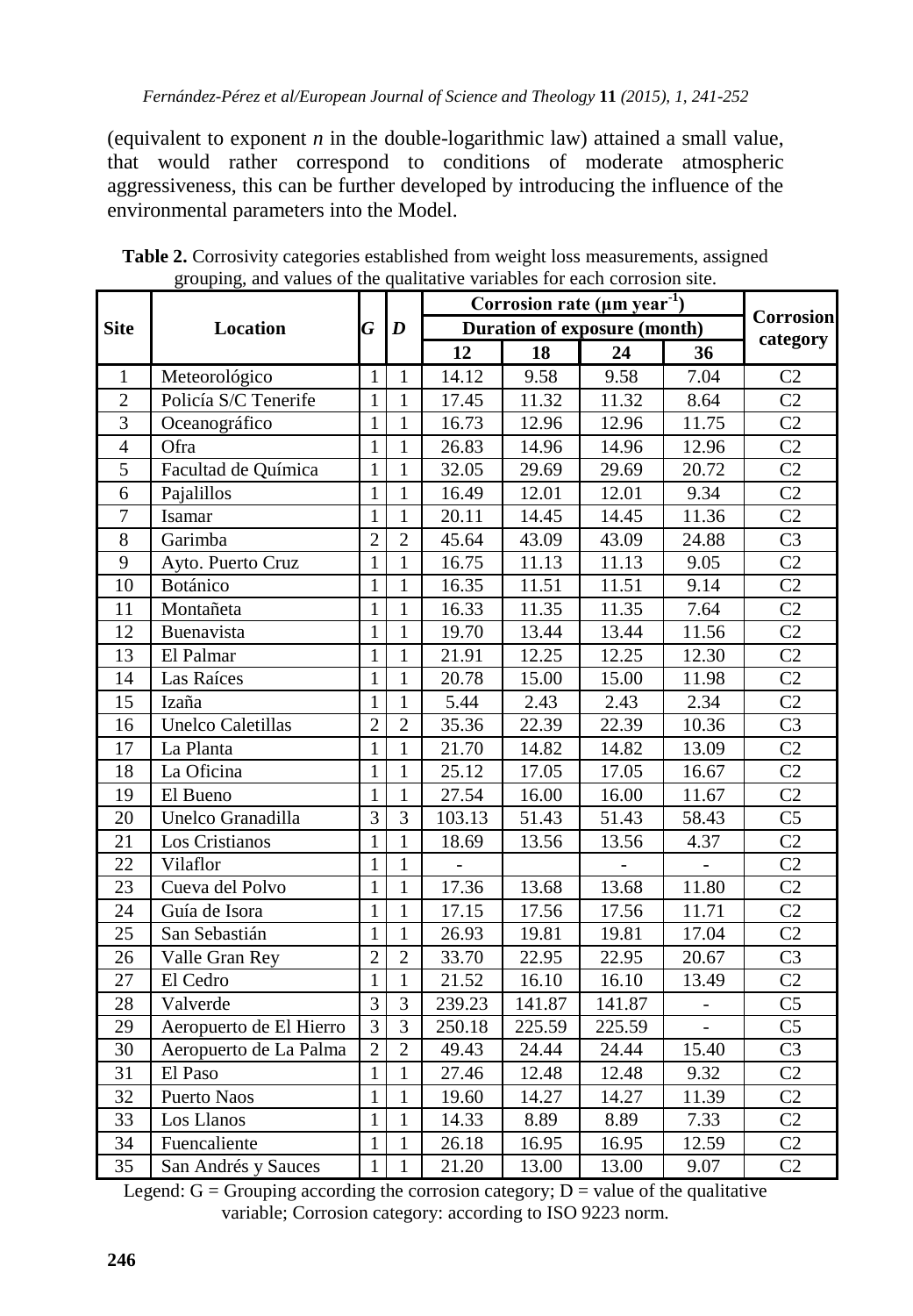*A novel approach to the mathematical modelling of atmospheric corrosion rates* 



**Figure 2.** Compass cards corresponding to stations: (a) 29 and (b) 30.  $(\blacksquare)$  Frequency  $(\%)$ , ( $\blacksquare$ ) Wind speed (km h<sup>-1</sup>). They have been composed using data supplied by the National Meteorological Agency of Spain.

| <b>Variables</b> | Equation $(1)$ | Equation $(2)$ | <b>Equation (3)</b> | <b>Equation</b> (4) |
|------------------|----------------|----------------|---------------------|---------------------|
| Constant         | $3.6660*$      | $3.3553*$      | $3.0974*$           | 2.8319*             |
|                  | (0.0824)       | (0.0501)       | (0.0452)            | (0.0291)            |
| <b>EXPT</b>      | $-0.4310*$     | $-0.3957*$     |                     |                     |
|                  | (0.0497)       | (0.0288)       |                     |                     |
| <b>LEXPT</b>     |                |                | $-0.4863*$          | $-0.4575*$          |
|                  |                |                | (0.0562)            | (0.0319)            |
| D <sub>2</sub>   |                | $0.6874*$      |                     | $0.6901*$           |
|                  |                | (0.0737)       |                     | (0.0723)            |
| D <sub>3</sub>   |                | 1.9835*        |                     | $2.0046*$           |
|                  |                | (0.0965)       |                     | (0.0945)            |
| $\overline{R}^2$ | 0.2400         | 0.7465         | 0.2390              | 0.7563              |
| N                | 236            | 236            | 236                 | 236                 |

**Table 3.** Values of the  $k_i$  coefficients in equations (1) – (4).

Standard errors are given within brackets below the estimated coefficients. \*

Significant at 1% level. \*\* Significant at 5% level. \*\*\* Significant at 10% level.

In order to illustrate the variability of the environmental parameters encountered in the different test sites, Table 4 gives their values for some selected exposure times. Though a linear dependence of the corrosion rates on both the duration of exposure and the time of wetness apparently held at short exposure, no clear relationships could be established with the other parameters. This finding was previously reported in a study of the atmospheric corrosion of zinc [14]. Nevertheless, fit quality was greatly improved with the introduction of the qualitative coefficients in the equations. Correlation ratios amounting to 0.7465 and 0.7563 were obtained using Equations (2) and (4), respectively.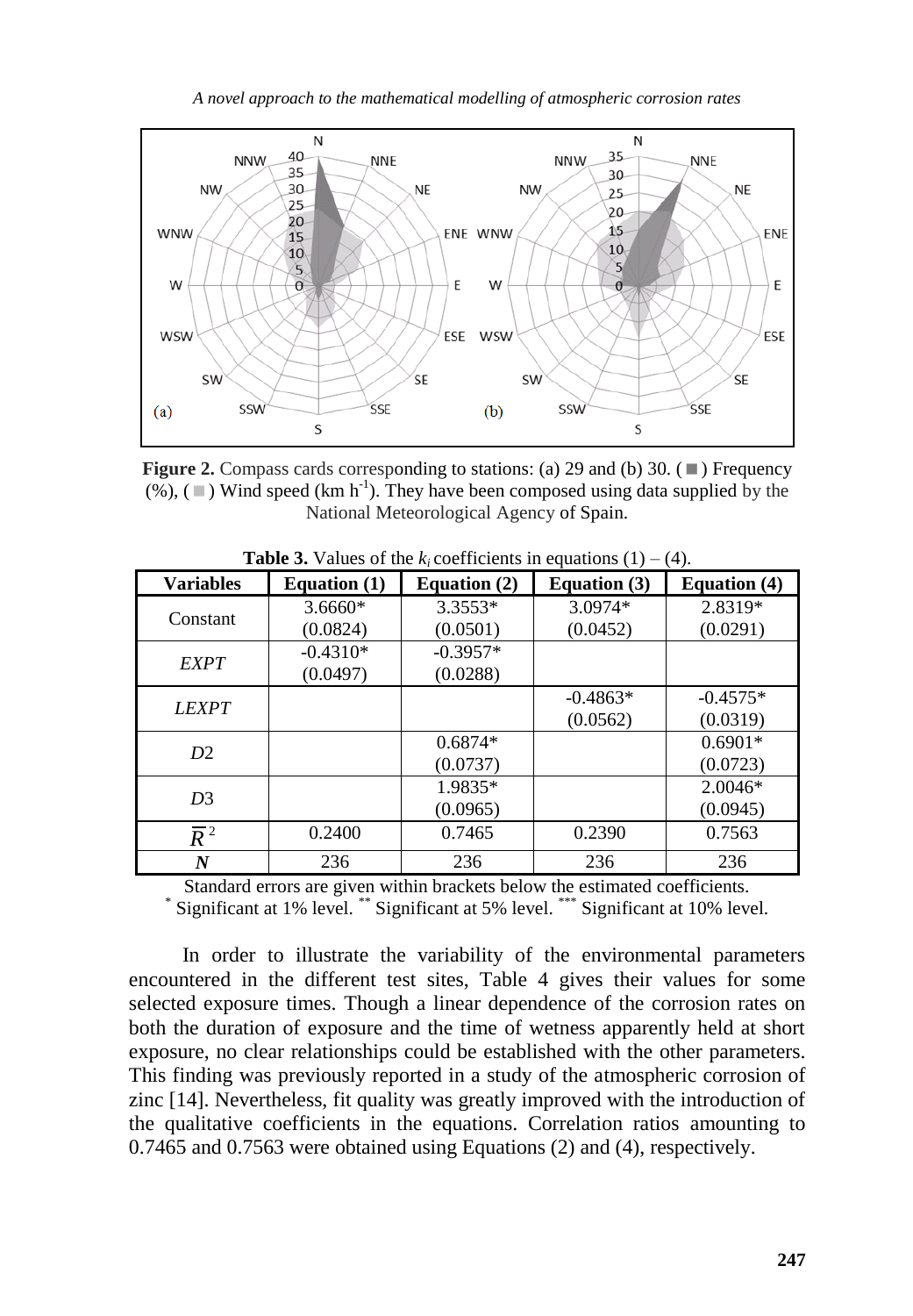As for the wind, Figure 2 depicts the wind roses for sites 29 and 30 at the time of the collections. Dominant winds from the N-NNW were monitored, which are the Trade Winds. The average speed was  $12 \text{ km} \cdot \text{h}^{-1}$ , and it remained below 24  $km \cdot h^{-1}$  at all times.

|                 | $Cl (g·m-2·year-1)$ |       |       | $SO_2$ (g·m <sup>-2</sup> ·year <sup>-1</sup> ) |                                     |      | TOW (year) |      |      |
|-----------------|---------------------|-------|-------|-------------------------------------------------|-------------------------------------|------|------------|------|------|
| <b>Site</b>     |                     |       |       |                                                 | <b>Duration of exposure (month)</b> |      |            |      |      |
|                 | 12                  | 24    | 36    | 12                                              | 24                                  | 36   | 12         | 24   | 36   |
| 1               | 4.77                | 6.25  | 5.15  | 2.51                                            | 2.76                                | 2.14 | 0.14       | 0.34 | 0.48 |
| $\overline{2}$  | 5.23                | 6.65  | 5.90  | 2.97                                            | 2.25                                | 1.74 | 0.14       | 0.34 | 0.48 |
| $\overline{3}$  | 11.32               | 11.94 | 12.96 | 2.28                                            | 1.81                                | 1.31 | 0.18       | 0.33 | 0.54 |
| $\overline{4}$  | 6.03                | 7.38  | 5.92  | 2.21                                            | 1.60                                | 1.10 | 0.59       | 1.01 | 1.79 |
| 5               | 6.29                | 8.06  | 6.64  | 2.43                                            | 1.63                                | 1.33 | 0.59       | 1.01 | 1.79 |
| $\overline{6}$  | 6.56                | 7.49  | 6.72  | 1.55                                            | 0.98                                | 0.66 | 0.55       | 0.89 | 1.53 |
| $\overline{7}$  | 5.33                | 6.90  | 5.76  | 1.85                                            | 1.16                                | 0.80 | 0.60       | 1.13 | 2.07 |
| $\overline{8}$  | 8.40                | 8.81  | 7.41  | 1.79                                            | 1.20                                | 0.80 | 0.68       | 1.16 | 1.90 |
| 9               | 12.65               | 12.20 | 10.34 | 1.60                                            | 1.00                                | 0.71 | 0.43       | 0.76 | 1.28 |
| 10              | 5.72                | 6.55  | 5.45  | 0.99                                            | 0.62                                | 0.46 | 0.50       | 1.09 | 1.43 |
| 11              | 4.41                | 6.07  | 5.21  | 0.41                                            | 0.29                                | 0.29 | 0.50       | 1.09 | 1.43 |
| 12              | 6.63                | 8.35  | 8.32  | 1.02                                            | 0.65                                | 0.95 | 0.39       | 0.47 | 0.96 |
| 13              | 6.32                | 6.62  | 5.89  | 0.84                                            | 0.64                                | 0.44 | 0.39       | 0.47 | 0.96 |
| 14              | 5.03                | 5.46  | 5.02  | 1.00                                            | 0.95                                | 0.71 | 0.58       | 1.05 | 1.72 |
| 15              | 5.31                | 3.85  | 2.66  | 0.44                                            | 0.38                                | 0.40 | 0.05       | 0.09 | 0.17 |
| 16              | 15.10               | 13.39 | 11.24 | 1.69                                            | 1.42                                | 1.62 | 0.32       | 0.66 | 1.23 |
| 17              | 9.35                | 9.54  | 7.91  | 1.05                                            | 0.86                                | 0.64 | 0.32       | 0.66 | 1.23 |
| 18              | 11.75               | 10.82 | 9.58  | 1.44                                            | 1.38                                | 1.03 | 0.32       | 0.66 | 1.23 |
| 19              | 6.23                | 6.87  | 5.67  | 1.11                                            | 0.77                                | 0.60 | 0.57       | 1.07 | 1.50 |
| 20              | 63.66               | 48.34 | 43.63 | 2.01                                            | 1.56                                | 1.87 | 0.24       | 0.42 | 0.77 |
| 21              | 8.06                | 9.71  | 8.42  | 1.14                                            | 0.85                                | 0.60 | 0.24       | 0.42 | 0.77 |
| 22              | 4.83                | 3.50  | 2.42  | 0.72                                            | 0.48                                | 0.33 | 0.34       | 0.79 | 1.25 |
| 23              | 9.64                | 9.11  | 7.38  | 0.83                                            | 0.66                                | 0.49 | 0.30       | 0.48 | 0.75 |
| 24              | 7.29                | 6.56  | 5.09  | 2.01                                            | 1.31                                | 0.79 | 0.35       | 0.59 | 0.94 |
| $\overline{25}$ | 7.31                | 8.42  | 6.57  | 1.29                                            | 0.95                                | 0.68 | 0.35       | 0.59 | 0.94 |
| 26              | 11.35               | 12.45 | 8.54  | 1.58                                            | 1.30                                | 0.98 | 0.52       | 1.13 | 1.86 |
| 27              | 5.36                | 6.42  | 5.02  | 0.49                                            | 0.41                                | 0.26 | 0.77       | 1.36 | 2.25 |
| 28              | 9.10                | 9.20  | 6.66  | 1.07                                            | 0.98                                | 0.66 | 0.45       | 0.86 | 1.56 |
| 29              | 134.4               | 109.6 | 86.73 | 3.31                                            | 2.90                                | 1.98 | 0.21       | 0.35 | 0.89 |
| 30              | 15.83               | 14.84 | 10.54 | 1.28                                            | 0.90                                | 0.62 | 0.27       | 0.49 | 0.97 |
| 31              | 6.02                | 7.01  | 5.11  | 0.42                                            | 0.40                                | 0.33 | 0.26       | 0.54 | 1.02 |
| $\overline{32}$ | 12.42               | 9.70  | 6.71  | 1.21                                            | 0.92                                | 0.62 | 0.49       | 0.74 | 1.27 |
| 33              | 5.53                | 6.60  | 4.81  | 0.49                                            | 0.38                                | 0.26 | 0.49       | 0.91 | 1.48 |
| 34              | 7.91                | 8.60  | 6.33  | 0.73                                            | 0.56                                | 0.40 | 0.25       | 0.72 | 1.30 |
| 35              | 6.20                | 6.73  | 4.83  | 0.49                                            | 0.37                                | 0.26 | 0.49       | 0.91 | 1.48 |

**Table 4.** Amounts of pollutants and *TOW* values determined over 3 years exposure at each corrosion site.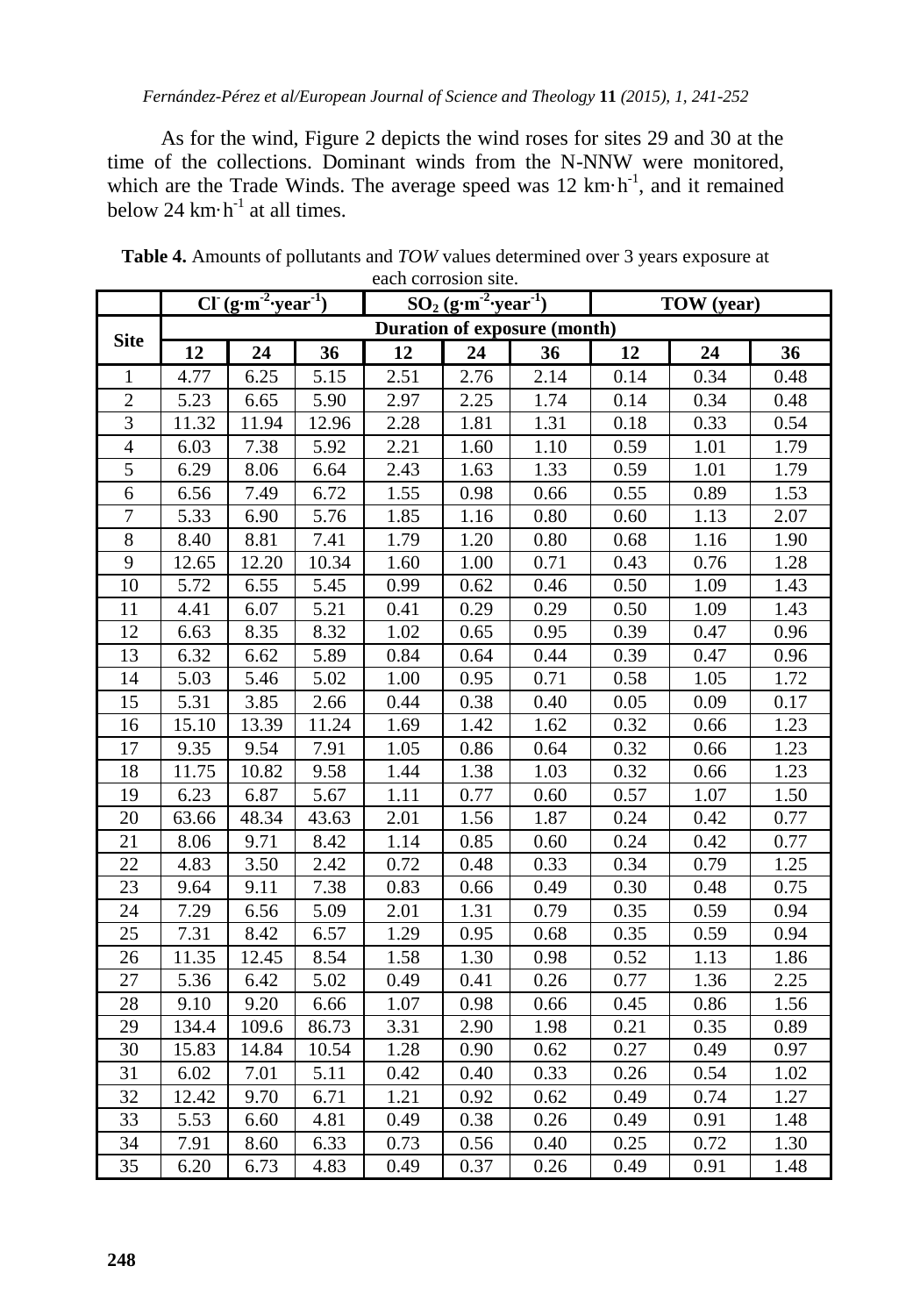Next, the effect of the environmental parameters on the corrosion rates was explicitly introduced in Equations (5) and (7). The concentrations of chloride and  $SO<sub>2</sub>$ , time of wetness, and interactions between these variables were considered. The corresponding fit outcomes are listed in Table 5. Correlation ratios are 0.7100 in the case of Equation (5) and 0.4871 for Equation (7).

| <b>Variables</b> | <b>Equation</b> | <b>Equation</b> | <b>Equation</b> | <b>Equation</b> | <b>Equation</b> |
|------------------|-----------------|-----------------|-----------------|-----------------|-----------------|
|                  | (5)             | (6)             | (7)             | (8)             | (9)             |
| Constant         | 2.8222*         | 3.1119*         | $2.5207*$       | 3.3847*         | 3.1446*         |
|                  | (0.0965)        | (0.0669)        | (0.2690)        | (0.2105)        | (0.0570)        |
| SO <sub>2</sub>  | $0.2735*$       | $0.1532***$     |                 |                 | $0.1425**$      |
|                  | (0.0505)        | (0.0354)        |                 |                 | (0.0333)        |
|                  | $0.0495*$       | $-0.0116*$      | $0.0114*$       | $0.0066**$      | $-0.0126*$      |
| CL               | (0.0074)        | (0.0062)        | (0.0043)        | *               | (0.0061)        |
|                  |                 |                 |                 | (0.0034)        |                 |
| (SO2)(CL)        | $-0.0095*$      | $0.0522*$       |                 |                 | $0.0561*$       |
|                  | (0.0025)        | (0.0019)        |                 |                 | (0.0018)        |
| <b>LEXPT</b>     | $-1.0191*$      | $-0.7976*$      |                 |                 | $-0.7551*$      |
|                  | (0.0982)        | (0.0674)        |                 |                 | (0.0526)        |
| LSO <sub>2</sub> |                 |                 | 0.0218          | 0.0422          |                 |
|                  |                 |                 | (0.0612)        | (0.0464)        |                 |
|                  |                 |                 | $0.3161**$      | $-0.1801**$     |                 |
| <b>LCL</b>       |                 |                 | (0.1355)        | $\ast$          |                 |
|                  |                 |                 |                 | (0.1076)        |                 |
|                  | $0.4620*$       | $0.3959*$       | $0.1249**$      | $0.1526*$       | $0.4018*$       |
| <b>LTOW</b>      | (0.0528)        | (0.0359)        | $\ast$          | (0.0484)        | (0.0353)        |
|                  |                 |                 | (0.0648)        |                 |                 |
| (SO2)(LEXPT)     | $-0.0846$       | $-0.1631*$      | $-0.3179*$      | $-0.2951*$      | $-0.1667*$      |
|                  | (0.0725)        | (0.0486)        | (0.0606)        | (0.0454)        | (0.0482)        |
| CL)(LEXPT)       | 0.0084          | 0.0038          |                 |                 |                 |
|                  | (0.0086)        | (0.0057)        |                 |                 |                 |
| (TOW)(LEXPT)     | 0.1345          | 0.0453          | $-0.3467*$      | $-0.3852*$      |                 |
|                  | (0.0834)        | (0.0562)        | (0.0988)        | (0.0454)        |                 |
| (SO2)(CL)(LEXP   | 0.0006          | $0.0045**$      |                 |                 | $0.0057*$       |
| T)               | (0.0032)        | (0.0021)        |                 |                 | (0.0008)        |
| D2               |                 | $0.5152*$       |                 | $0.7162*$       | $0.5223*$       |
|                  |                 | (0.0582)        |                 | (0.0854)        | (0.0574)        |
| D <sub>3</sub>   |                 | 1.8466*         |                 | 19.205*         | 1.8551*         |
|                  |                 | (0.1158)        |                 | (0.1581)        | (0.1153)        |
| $\overline{R}^2$ | 0.6985          | 0.8660          | 0.4737          | 0.7074          | 0.8666          |
| $\boldsymbol{N}$ | 236             | 236             | 236             | 236             | 236             |

**Table 5.** Values of the  $k_i$  coefficients in equations (5–9).

Standard errors are given within brackets below the estimated coefficients. \* Significant at 1% level. \*\* Significant at 5% level. \*\*\* Significant at 10% level.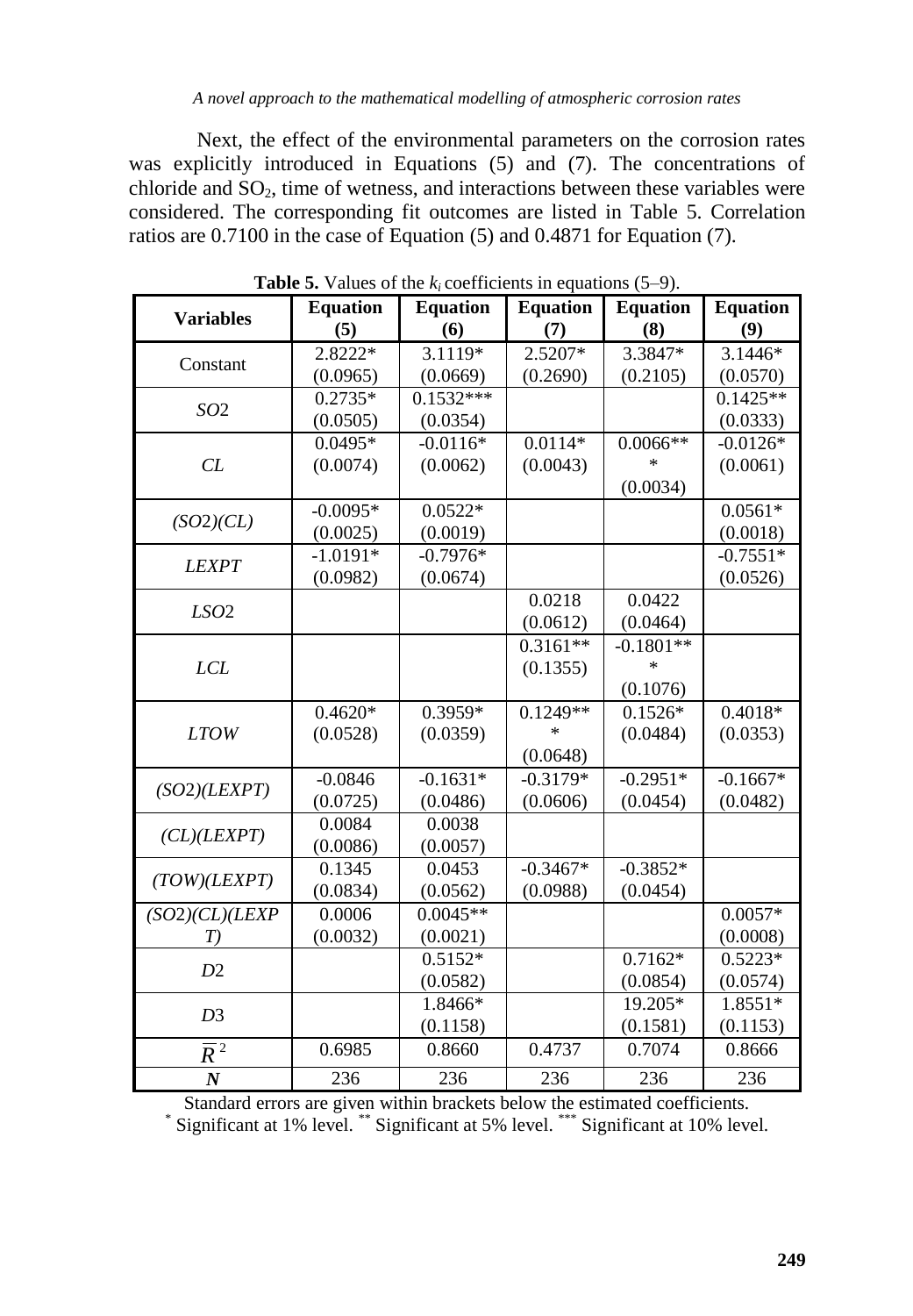The main difficulties experienced during the process of modelling arose from the enormous differences occurring for the values of the environmental parameters determined at each place. Thus, they varied between a minimum value of 2.2  $g \cdot m^{-2}$  year<sup>-1</sup>, and a maximum of 147.98  $g \cdot m^{-2}$  year<sup>-1</sup>, for chloride ions. In the case of  $SO_2$ , the values were comprised between 0.05 and 3.62  $g \cdot m^{-2}$  year<sup>-1</sup>. Analogously, times of wetness changed from 0.17 to 2.25 years.

|                          | Duration of exposure (month)  |            |               |                               |            |               |                   |            |               |
|--------------------------|-------------------------------|------------|---------------|-------------------------------|------------|---------------|-------------------|------------|---------------|
|                          |                               | 18         |               | 24                            |            |               | 36                |            |               |
| <b>Site</b>              | $CR_{\underline{\text{exp}}}$ | $CR_{est}$ | error $(\% )$ | $CR_{\underline{\text{exp}}}$ | $CR_{est}$ | error $(\% )$ | $CR_{\text{exp}}$ | $CR_{est}$ | error $(\% )$ |
| 1                        | 9.58                          | 28.08      | 193.10        | 9.58                          | 28.08      | 193.10        | 7.04              | 12.04      | 70.95         |
| $\overline{2}$           | 11.32                         | 23.80      | 110.20        | 11.32                         | 23.80      | 110.20        | 8.64              | 11.58      | 33.94         |
| $\overline{3}$           | 12.96                         | 32.11      | 147.68        | 12.96                         | 32.11      | 147.68        | 11.75             | 17.28      | 47.02         |
| $\overline{\mathcal{L}}$ | 14.96                         | 29.40      | 96.53         | 14.96                         | 29.40      | 96.53         | 12.96             | 16.03      | 23.66         |
| 5                        | 29.69                         | 32.30      | 8.80          | 29.69                         | 32.30      | 8.80          | 20.72             | 18.12      | $-12.58$      |
| 6                        | 12.01                         | 21.05      | 75.25         | 12.01                         | 21.05      | 75.25         | 9.34              | 13.43      | 43.79         |
| $\overline{7}$           | 14.45                         | 24.51      | 69.58         | 14.45                         | 24.51      | 69.58         | 11.36             | 15.42      | 35.66         |
| 8                        | 43.09                         | 47.48      | 10.18         | 43.09                         | 47.48      | 10.18         | 24.88             | 26.71      | 7.34          |
| 9                        | 11.13                         | 24.71      | 121.91        | 11.13                         | 24.71      | 121.91        | 9.05              | 14.34      | 58.51         |
| 10                       | 11.51                         | 18.67      | 62.18         | 11.51                         | 18.67      | 62.18         | 9.14              | 11.93      | 30.50         |
| 11                       | 11.35                         | 16.40      | 44.43         | 11.35                         | 16.40      | 44.43         | 7.64              | 11.44      | 49.73         |
| 12                       | 13.44                         | 14.33      | 6.60          | 13.44                         | 14.33      | 6.60          | 11.56             | 13.52      | 16.93         |
| 13                       | 12.25                         | 13.60      | 10.97         | 12.25                         | 13.60      | 10.97         | 12.30             | 10.27      | $-16.50$      |
| 14                       | 15.00                         | 20.12      | 34.20         | 15.00                         | 20.12      | 34.20         | 11.98             | 13.62      | 13.68         |
| 15                       | 2.43                          | 6.08       | 150.17        | 2.43                          | 6.08       | 150.17        | 2.34              | 4.78       | 104.26        |
| 16                       | 22.39                         | 59.28      | 164.76        | 22.39                         | 59.28      | 164.76        | 10.36             | 44.09      | 325.70        |
| 17                       | 14.82                         | 19.52      | 31.74         | 14.82                         | 19.52      | 31.74         | 13.09             | 12.76      | $-2.48$       |
| 18                       | 17.05                         | 29.24      | 71.51         | 17.05                         | 29.24      | 71.51         | 16.67             | 16.58      | $-0.50$       |
| 19                       | 16.00                         | 20.64      | 28.96         | 16.00                         | 20.64      | 28.96         | 11.67             | 12.91      | 10.61         |
| 21                       | 13.56                         | 16.14      | 18.98         | 13.56                         | 16.14      | 18.98         | 4.37              | 10.51      | 140.52        |
| 23                       | 13.68                         | 14.97      | 9.50          | 13.68                         | 14.97      | 9.50          | 11.80             | 9.70       | $-17.85$      |
| 24                       | 17.56                         | 20.15      | 14.78         | 17.56                         | 20.15      | 14.78         | 11.71             | 11.07      | $-5.47$       |
| 25                       | 19.81                         | 19.36      | $-2.25$       | 19.81                         | 19.36      | $-2.25$       | 17.04             | 11.60      | $-31.96$      |
| 26                       | 22.95                         | 67.65      | 194.74        | 22.95                         | 67.65      | 194.74        | 20.67             | 31.86      | 54.13         |
| 27                       | 16.10                         | 19.55      | 21.41         | 16.10                         | 19.55      | 21.41         | 13.49             | 14.04      | 4.08          |
| 28                       | 141.9                         | 149.8      | 5.60          | 141.9                         | 149.8      | 5.60          |                   |            |               |
| 30                       | 24.44                         | 38.81      | 58.81         | 24.44                         | 38.81      | 58.81         | 15.40             | 21.43      | 39.18         |
| 31                       | 12.48                         | 13.74      | 10.09         | 12.48                         | 13.74      | 10.09         | 9.32              | 10.41      | 11.64         |
| 32                       | 14.27                         | 22.25      | 55.92         | 14.27                         | 22.25      | 55.92         | 11.39             | 12.87      | 13.08         |
| 33                       | 8.89                          | 16.64      | 87.24         | 8.89                          | 16.64      | 87.24         | 7.33              | 11.84      | 61.54         |
| 34                       | 16.95                         | 17.18      | 1.39          | 16.95                         | 17.18      | 1.39          | 12.59             | 11.87      | $-5.71$       |
| 35                       | 13.00                         | 16.61      | 27.84         | 13.00                         | 16.61      | 27.84         | 9.07              | 11.87      | 30.88         |

**Table 6.** Experimental (*CR***exp**) and estimated (*CR***est**) corrosion rates and corresponding percentage errors. Predicted values were determined by application of equation (9).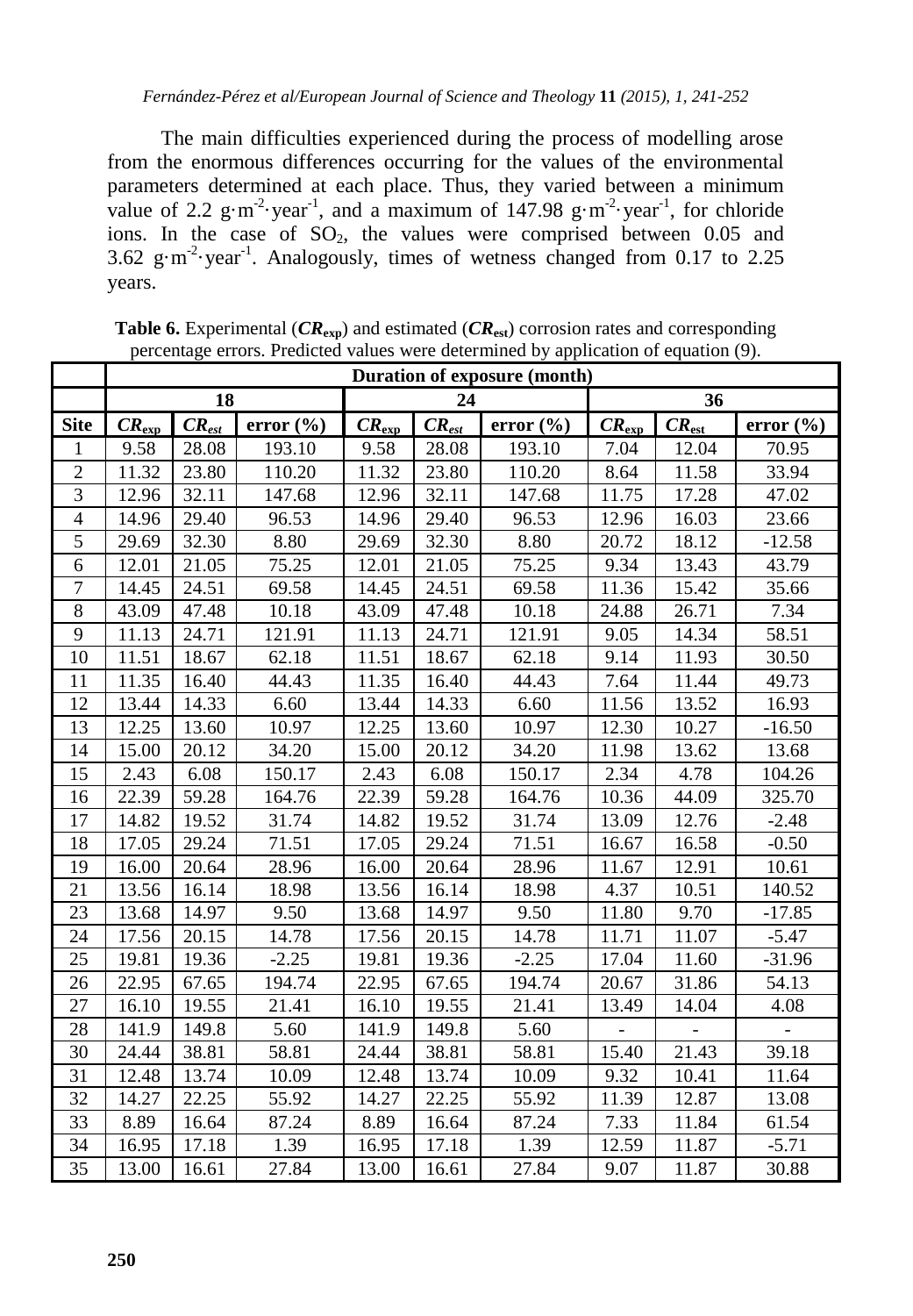*A novel approach to the mathematical modelling of atmospheric corrosion rates* 

A major improvement results again from the introduction of the qualitative coefficients in the equations. Equations (6) and (8) delivered correlation ratios of 0.8660 and 0.7074, respectively, which are better than any obtained before. A simplification of the best mathematical model was finally attempted. It consisted in the removal of the non-significant variables according to Table 5. The concerned variables were (*CL*), (*LEXPT*) and (*TOW*)(*LEXPT*). As a result, the mathematical model given by equation (9) was derived:

## ln(*CR*) = 3.1446 + 0.1425(*SO*2) – 0.0126(*CL*) + 0.4018ln(*TOW*) + 0.0561(*SO*2)(*CL*)<br> $\frac{1}{2}$ (*CR*) = 3.1446 + 0.1425(*SO*2) – 0.0126(*CL*) + 0.4018ln(*TOW*) + 0.0561(*SO*2)(*CL*) suit, the mathematical model given by equation (5) was derived<br>= 3.1446 + 0.1425(*SO*2) – 0.0126(*CL*) + 0.4018ln(*TOW*) + 0.0561(*SO*2)<br>0.7551ln(*TEXP*) – 0.1667(*CL*)ln(*TEXP*) + 0.0057(*SO*2)(*CL*)ln(*TEXP*)  $-0.0126CL) + 0.4018$ <br>77(CL) ln(TEXP) + 0.00<br>0.5223D2 + 1.8551D3  $+0.1425(SO2) - 0.0126(CL) + 0.4018\ln(TOW) + 0.0561(SO\n*TEXP*) - 0.1667(CL)\ln(*TEXP*) + 0.0057(SO2)(CL)\ln(*TEXP*)$ 26(*CL*) + 0.4018ln(*TOW*) + 0.0561(*SO*2)(*CL*)<br>ln(*TEXP*) + 0.0057(*SO*2)(*CL*) ln(*TEXP*)<br>*D*2+1.8551*D*3 (9)

In order to check the validity of the new mathematical model, corrosion rates for 18, 24 and 36 months exposures were predicted for all the considered test sites. Table 6 lists both the experimental and the predicted values, and the corresponding errors were determined. It can be observed that the magnitude of the errors greatly diminishes with the elapse of time. It is noticed that for the longest exposure having experimental data available, namely 3 years, errors below 25% occur in 51% of the test sites, whereas the ratio exceeds 80% when errors up to 50% were considered instead (see Table 7).

| Error interval $(\% )$ |           | Percentage of corrosion sites |           |  |  |  |  |
|------------------------|-----------|-------------------------------|-----------|--|--|--|--|
|                        | 18 months | 24 months                     | 36 months |  |  |  |  |
| $0 - 25$               | 37.5      | 37.5                          | 51.6      |  |  |  |  |
| $25 - 50$              | 15.6      | 15.6                          | 29.0      |  |  |  |  |
| $50-75$                | 15.6      | 15.6                          | 97        |  |  |  |  |
| 75-100                 | 9.5       | 9.4                           |           |  |  |  |  |
| >100                   | 219       | 219                           |           |  |  |  |  |

**Table 7.** Percentages of corrosion sites with errors in the percentile intervals.

### **5. Conclusions**

Mathematical modelling of the atmospheric corrosion of carbon steel in the fragmented subtropical territory conformed by the four islands in the province of Santa Cruz de Tenerife (Canary Islands, Spain) was a complex task due to the wide variety of microclimates present. Equations containing the duration of exposure as the only explanatory variable failed to estimate corrosion rates that can be correlated with the experimental results from outdoor exposures. A significant improvement in fit quality was found with the introduction of semi-empiric coefficients related to atmospheric observations performed over a short period of time. Yet the errors involved in those estimations were unacceptably high. A definite improvement requires the use of certain environmental parameters, namely the time of wetness, and the deposition rates of chloride ions and sulphur dioxide at every location as explanatory variables in the equations in addition to the time of exposure. The